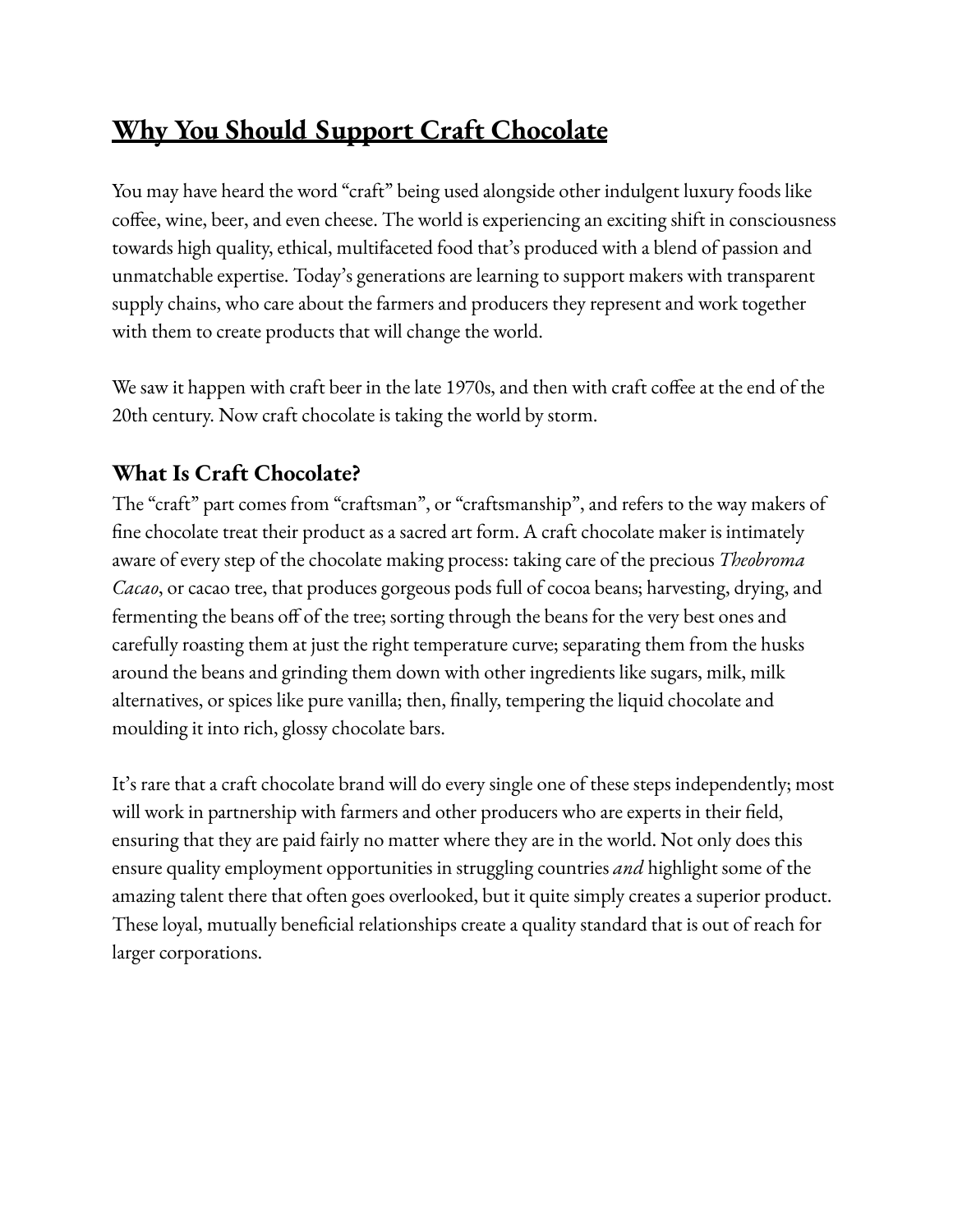## **Is That the Same As Bean-to-Bar Chocolate?**

Often, but not always. Craft chocolate, as we saw above, refers to an intimate relationship between the maker and every step of the chocolate making process, from growing cacao in the equatorial regions of the world all the way to the final packaging. A bean-to-bar chocolate maker will source raw cocoa beans, roast them, grind them, and put them through a delicate conching process that brings out the very best that batch of cocoa beans has to offer.

Many craft chocolate companies will make their own chocolate right from the cocoa bean, learning more about the fascinating properties of the world's most coveted ingredient as they go. Others will work with professional chocolate makers to create a product based on their specifications, values, and ideal flavour profile.

Then there are chocolate companies, like Nobó, who embrace a hybrid model; we work side by side with a team of bean-to-bar chocolate makers to create our signature vegan milk chocolate blend, as well as making limited edition small batch chocolate blends in house.

## **How Long Has Craft Chocolate Been Around?**

Since words like "craft", "artisan", and "sustainable" have no legal standardization, it's hard to pinpoint at exactly what moment the craft chocolate movement began. However, it's believed that the first seed was planted as early as 1996, by two American gentlemen named John Scharffenberger and Robert Steinberg. Scharffenberger came from a winemaking background and was perhaps the first to apply those mindful tasting skills to chocolate.

They did this pretty successfully for a while, and in 2005 the Hershey company bought Scharffenberger Chocolate for the cool meal ticket of \$50,000.

Some weird stuff started happening around this time. The first was that more and more chocolate makers began springing up across the United States, inspired by Scharffenberger's successful business model and by the shift in consumers towards a more enriching, higher quality product. Since industrial chocolate making equipment was expensive and often the size of a small barn, new chocolate makers began DIY-ing their own upcycled machines out of things like clothes dryers and vacuum cleaners. Most importantly, people were beginning to take an interest in where their food was coming from and the impact it was having on the world.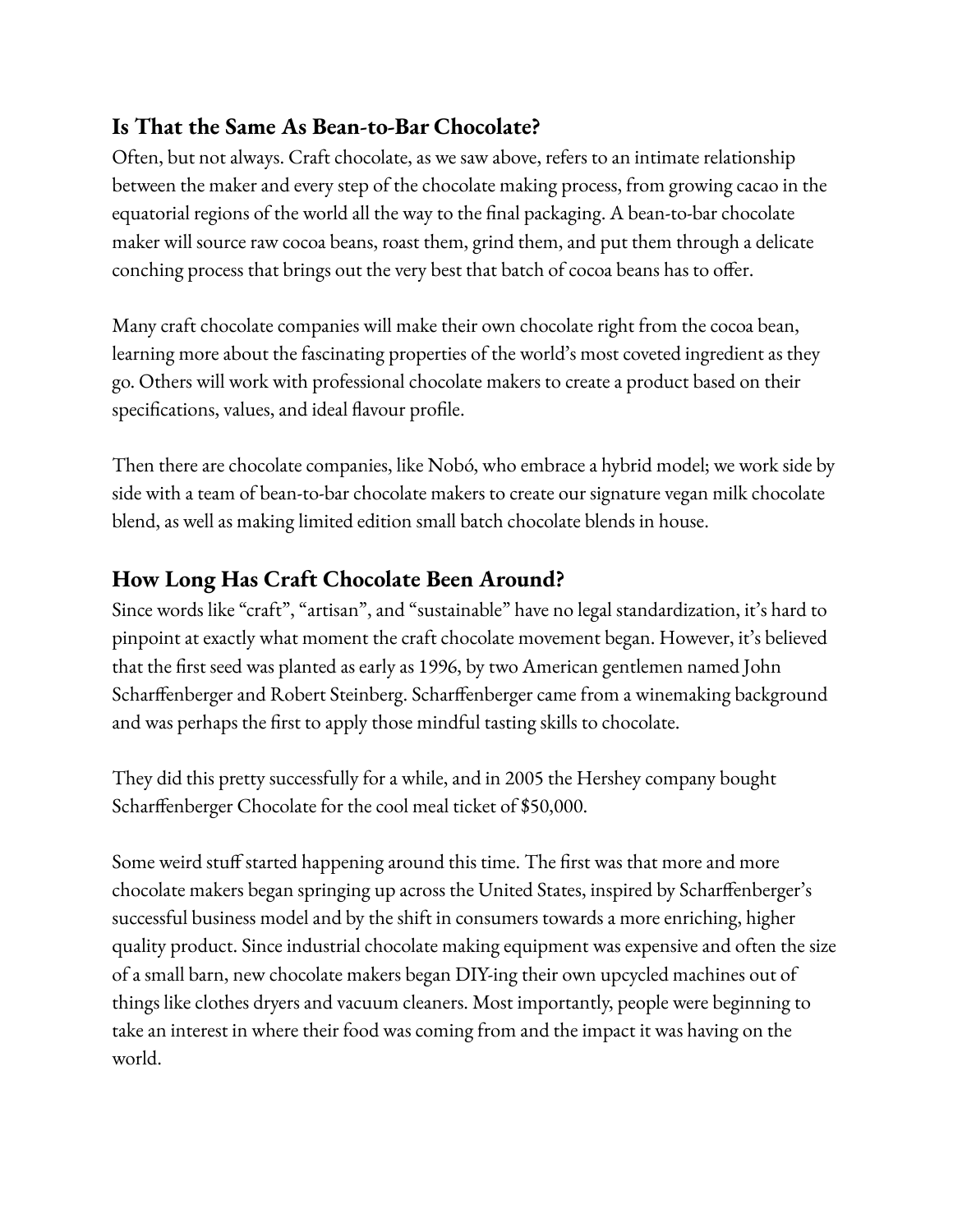The second — the "proprietary secret recipe", the lifeblood of major brands like Nestle and Coca Cola? Yeah, that was kind of... *over*. A new generation of producers was reaching towards this glimmering new trend of sharing industry information. Instead of cutthroat corporate politics and piracy, small batch craft chocolate makers were actually *learning together.*

Today, there are thousands of craft chocolate makers both large and small spread across the world, including some amazingly talented producers right here in Ireland. Nobó is proud to be a part of this inspiring new journey.

#### **How Is Craft Chocolate Making a Difference?**

Craft chocolate represents an exciting wave of artisans, technicians, and passionate people trying to share this brave new art form with the world. When you eat independently made craft chocolate, you're supporting a powerful industry with the ability to create real positive change in the world. Here are a few ways the craft chocolate industry is doing some good.

#### **Better Prices For Farmers**

Unlike large scale regulating bodies like Fair Trade (we'll talk more about Fair Trade a little later here on the blog), craft chocolate is based on direct, meaningful relationships with the people on the agricultural side of the industry.

This means that instead of treating cacao as a uniform commodity and paying farmers bulk prices that should, quite frankly, be an embarrassment, people in the craft chocolate industry are having open conversations about how to improve the quality of the cacao being grown and making sure the growers are being fairly compensated for their work.

Until very recently, many cacao farmers in places like Columbia and Ecuador had never even tasted a finished chocolate bar. Now they're becoming an active and valued voice in the production process and are being supported with wages much higher than certifications like Fair Trade and Rainforest Alliance are able (or willing) to offer.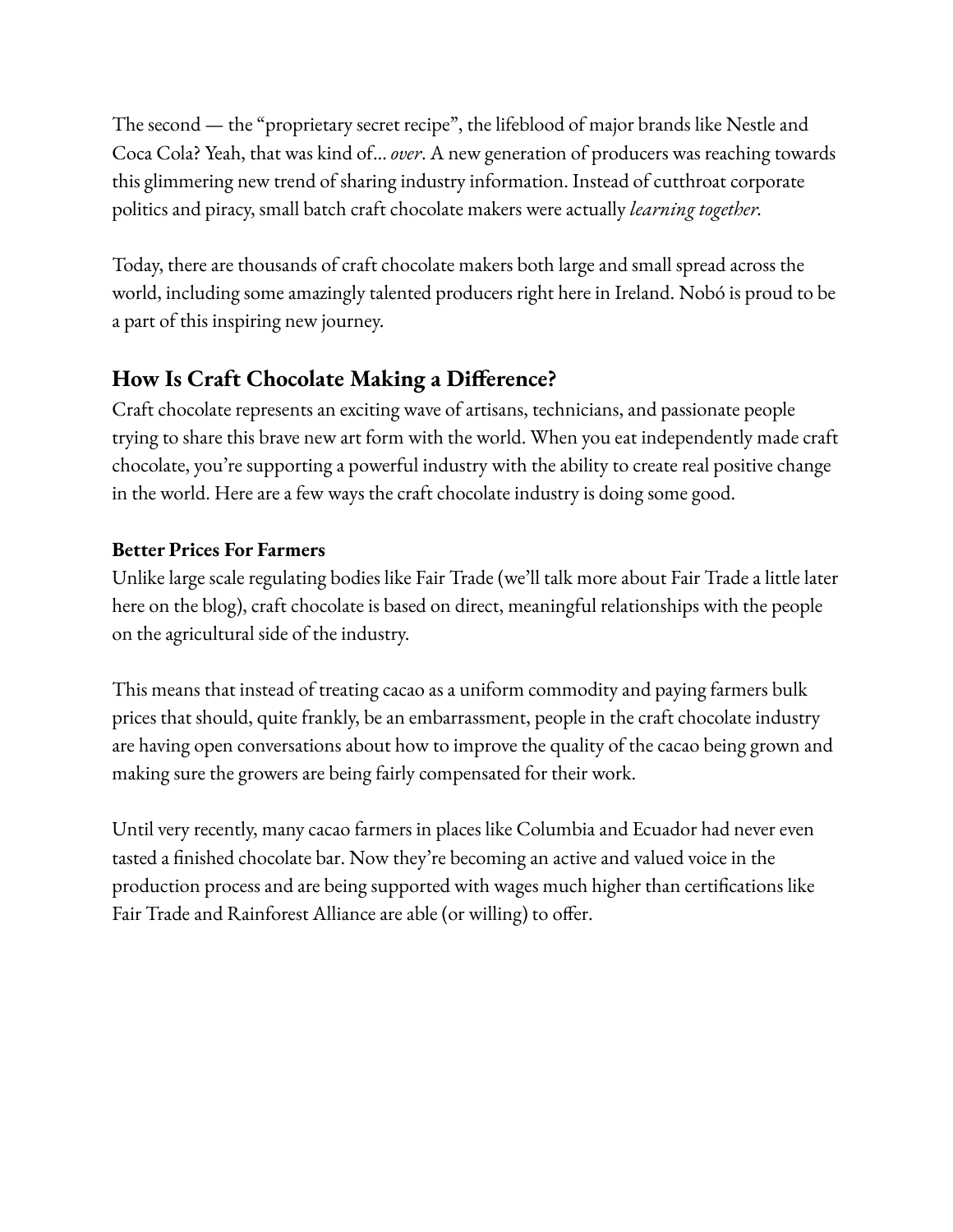#### **Better For the Ecosystem**

The craft chocolate industry is a fantastic movement in terms of supporting people living in cacao-producing countries, but what about the land itself? Mass market chocolate is often made from hardy, low quality cacao tree varieties that are grown in great swaths across huge stretches of farmland, wiping out much of the land's biodiversity and natural ecosystem (this type of farming is called "monoculture"). Native heirloom varieties of cacao — which often produce better chocolate but are more difficult to grow and maintain — are struggling.

Craft chocolate makers, cacao farmers, and fine cacao initiatives are working together to preserve biodiverse agroforestry systems — semi-wild farmland where cacao trees are grown interspersed with other crops and plants. While harvesting from these landscapes is slower and more labour intensive, it's much better for the environment and helps to support insects and other wildlife that make their home there.

When you choose independent craft chocolate over sugary mass market brands, you're giving back to the earth that produced it in a very real way.

#### **Better Chocolate**

What this all comes down to at the end is that by supporting these positive social and environmental systems, craft chocolate makers really can create a far superior product.

Building transparent and communicative relationships with farmers means that the harvest and post-harvest processes are done with much more care and attention to detail than they would be when selling to major corporations. Helping to restore ancient cacao forests and giving them the conditions to grow as rich and healthy as possible means that when the beans eventually come down to the chocolate maker, they will be bursting with multifaceted flavour and nutrients that you could never find in monocultured, commodity-grade bars.

Finally, craft chocolate makers don't fill their chocolate with a lot of sticky sweet, overprocessed additives in order to make it palatable. When you're working with the finest ingredients and the knowledge on how to coax out the very best from them, simplicity is essential in making your chocolate as good as it can be. Even when chocolate makers add flavouring inclusions to their chocolate such as fruit, nuts, or essential oils, it is done with a respect to the cacao and to the art form as a whole, ensuring that all ingredients lift each other up rather than drowning each other out.